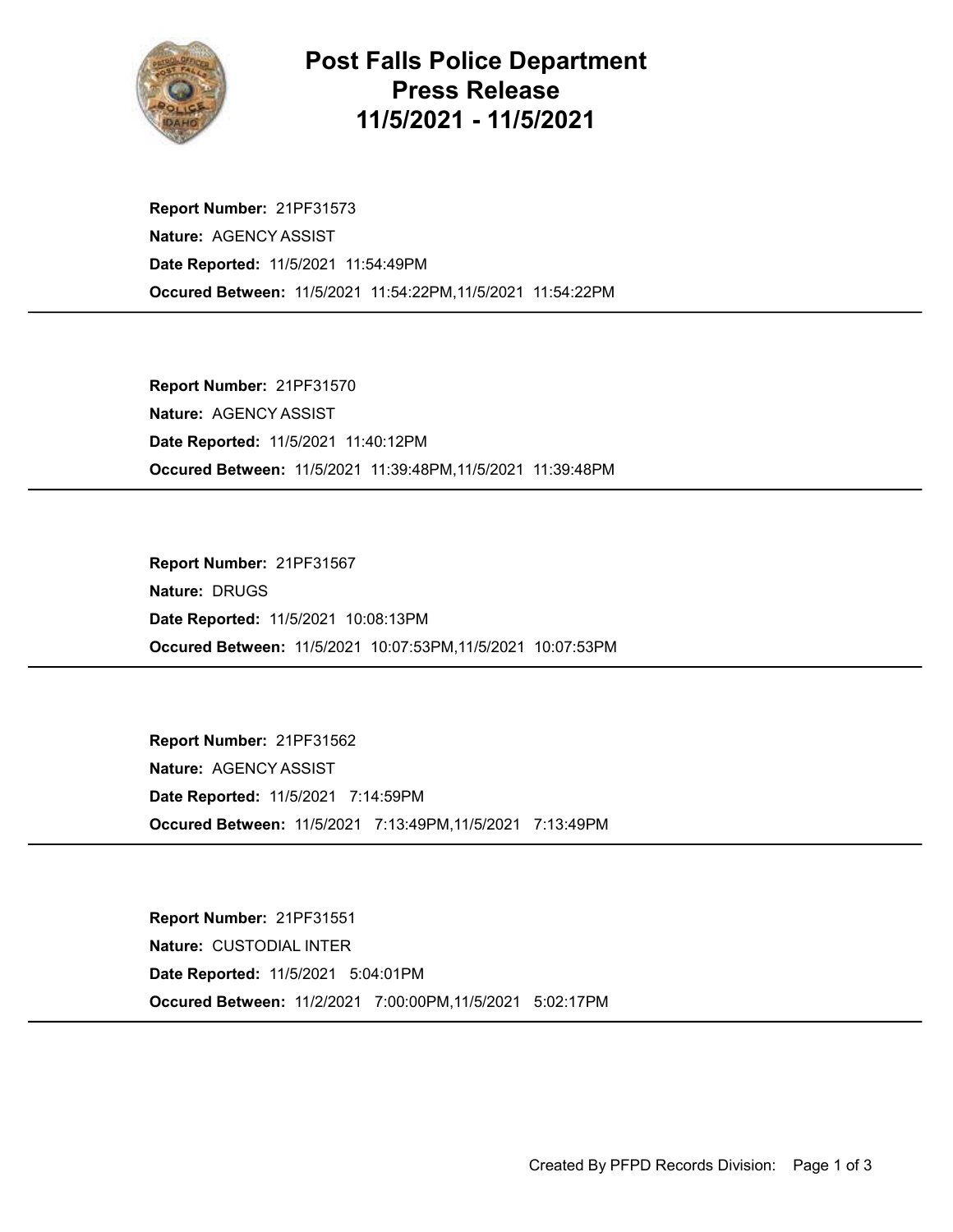Occured Between: 11/5/2021 4:33:58PM,11/5/2021 4:33:58PM Report Number: 21PF31543 Nature: ABANDONED VEHIC Date Reported: 11/5/2021 4:42:11PM

Occured Between: 10/29/2021 3:00:00PM,11/5/2021 2:44:11PM Report Number: 21PF31527 Nature: THEFT Date Reported: 11/5/2021 2:47:10PM

Occured Between: 11/5/2021 1:41:51PM,11/5/2021 1:41:53PM Report Number: 21PF31520 Nature: ACCIDENT INJURY Date Reported: 11/5/2021 1:42:42PM

Occured Between: 9/1/2021 12:00:00AM,11/5/2021 1:04:40PM Report Number: 21PF31514 Nature: FRAUD Date Reported: 11/5/2021 1:07:36PM

Occured Between: 11/5/2021 12:17:48PM,11/5/2021 12:17:48PM Report Number: 21PF31505 Nature: AGENCY ASSIST Date Reported: 11/5/2021 12:18:15PM

Occured Between: 10/23/2021 10:00:00PM,11/5/2021 11:58:17AM Report Number: 21PF31503 Nature: BATTERY Date Reported: 11/5/2021 12:01:28PM